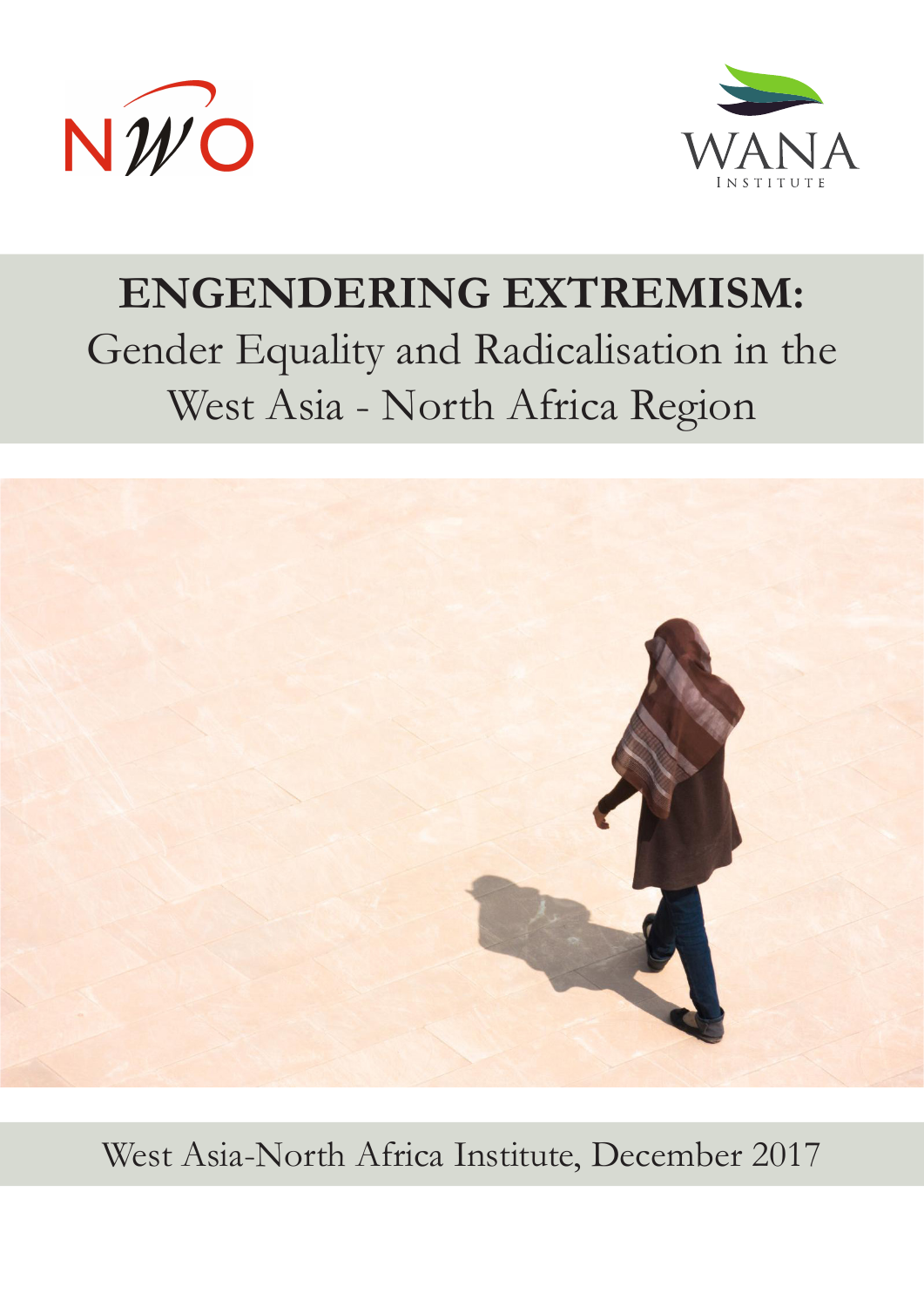

All content of this publication was produced by Alethea Osborne. This publication is generously supported with funds from NWO. This publication reflects the views of the author only, and not necessarily that of NWO.

#### PERMISSION TO REPRODUCE

The information in this publication may not be reproduced, in part or in whole and by any means, without charge or further permission from the WANA Institute. For permission to reproduce the information in this publication, please contact the WANA Institute Communications Department at info@wanainstitute.org.

Published by the WANA Institute, Royal Scientific Society in Amman, Jordan

*Author*: Alethea Osborne *Editor*: Luke Finley *Design:* Lien Santermans *Cover image*: Héctor de Pereda (CC BY-NC 2.0)

Printed in Amman, Jordan © 2017 WANA Institute. All rights reserved. Manufactured in Jordan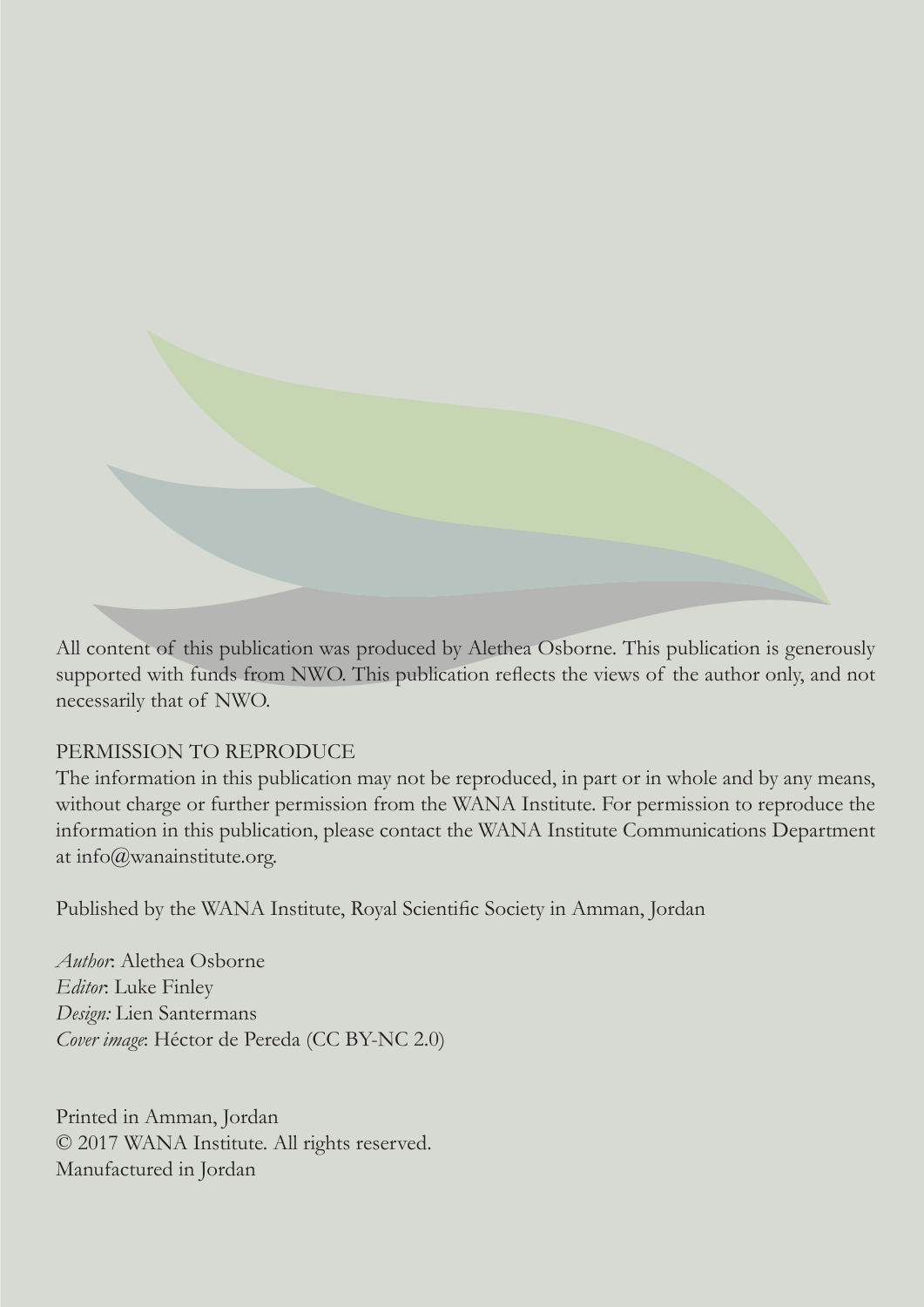## **Table of Contents**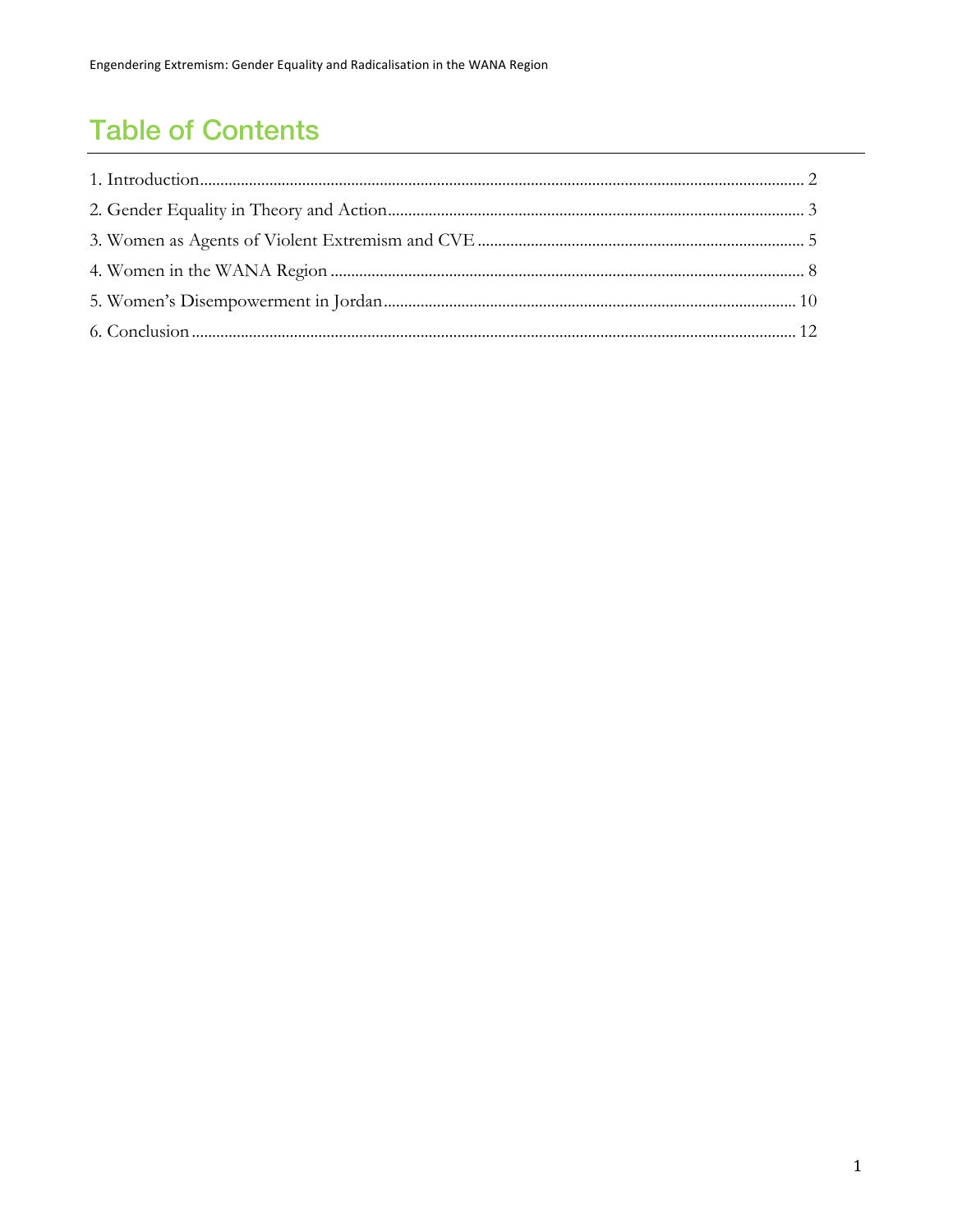### 1. Introduction

It has been suggested that 3,000 of the 20,000 foreign fighters who have travelled to join Daesh have been women, and while focus has primarily been upon those who came from the West, women from the WANA region were also drawn to the cause.<sup>1</sup> A discussion about the relationship between gender and violent extremism is therefore imperative, not only because women are affected by violent extremist groups (VEOs) in multiple ways, but because they play a vital role in P/CVE. This chapter explores these links by considering the ongoing impact of gender inequality in the WANA region, and Jordan in particular, not just on women but on society as a whole, and how this links to P/CVE.<sup>2</sup>

Gender gaps have been narrowing for decades, but men continue to outscore women globally on a range of development indicators, from educational enrolment and achievement to labour force participation, earning power, and infant mortality.<sup>3</sup> The WANA region scores particularly poorly in many of these rankings. While the principle of gender equality has become entrenched in international human rights law, national action plans, global development objectives, and humanitarian best practice, there is often still resistance to change among traditional power-holders. All social structures and their practices and symbols are gendered; thus, consideration of gender is crucial for effective  $P/CVE$  programming.<sup>4</sup>

To illustrate the inherent barrier that gender inequality presents to development, and the knock-on effect this has on violent behaviour and social cohesion, this chapter will first discuss what is meant by gender equality, in theory and in action. Second, it will consider how VEOs appeal to women, and their roles within them. Many people, including Jordanian officials, refuse to acknowledge that women can become radicalised and involved in VEOs; this is a potentially very dangerous oversight.<sup>5</sup> Third, it will highlight some of the many ongoing manifestations of gender inequality in the WANA region, and Jordan in particular. While significant steps have been taken in Jordan, there are still extensive legal, social, and systemic barriers in place against women. Throughout, the argument will be made that gender equality should be a fundamental tenet of all development work, including P/CVE.

 $1$  Laura Sjoberg, "People Not Pawns: Women's Participation in Violent Extremism across MENA," USAID Research Brief, September 2015, https://drive.google.com/file/d/0BycIINu-Y8d-TXFsNWdqc1pXWlU/view.<br><sup>2</sup> I would like to thank Dr Erica Harper for her research support, particularly for the section "Women as Agents of Violent Extremism and

P/CVE," and Nadine Sayegh for her research and drafting support on the section "Women's Disempowerment in Jordan."<br><sup>3</sup> Esther Duflo, "Women Empowerment and Economic Development," Journal of Economic Literature 50, no. 4 (2

*Approaches of Peace-Building*, IPSHU English Research Report Series no. 19, ed. Hideaki Shinoda and Ho-Won Jeong (Hiroshima: Institute for Peace Science, Hiroshima University, 2004), 152–75,

http://pdf2.hegoa.efaber.net/entry/content/511/women\_human\_security\_peacebuilding\_feminist\_analysis.pdf.

<sup>5</sup> UN Women Jordan, *Women and Violent Radicalization in Jordan* (Amman: RASED and Search for Common Ground, March 2016), https://drive.google.com/file/d/0BycIINu-Y8d-YzhEUC1leEJiaUk/view.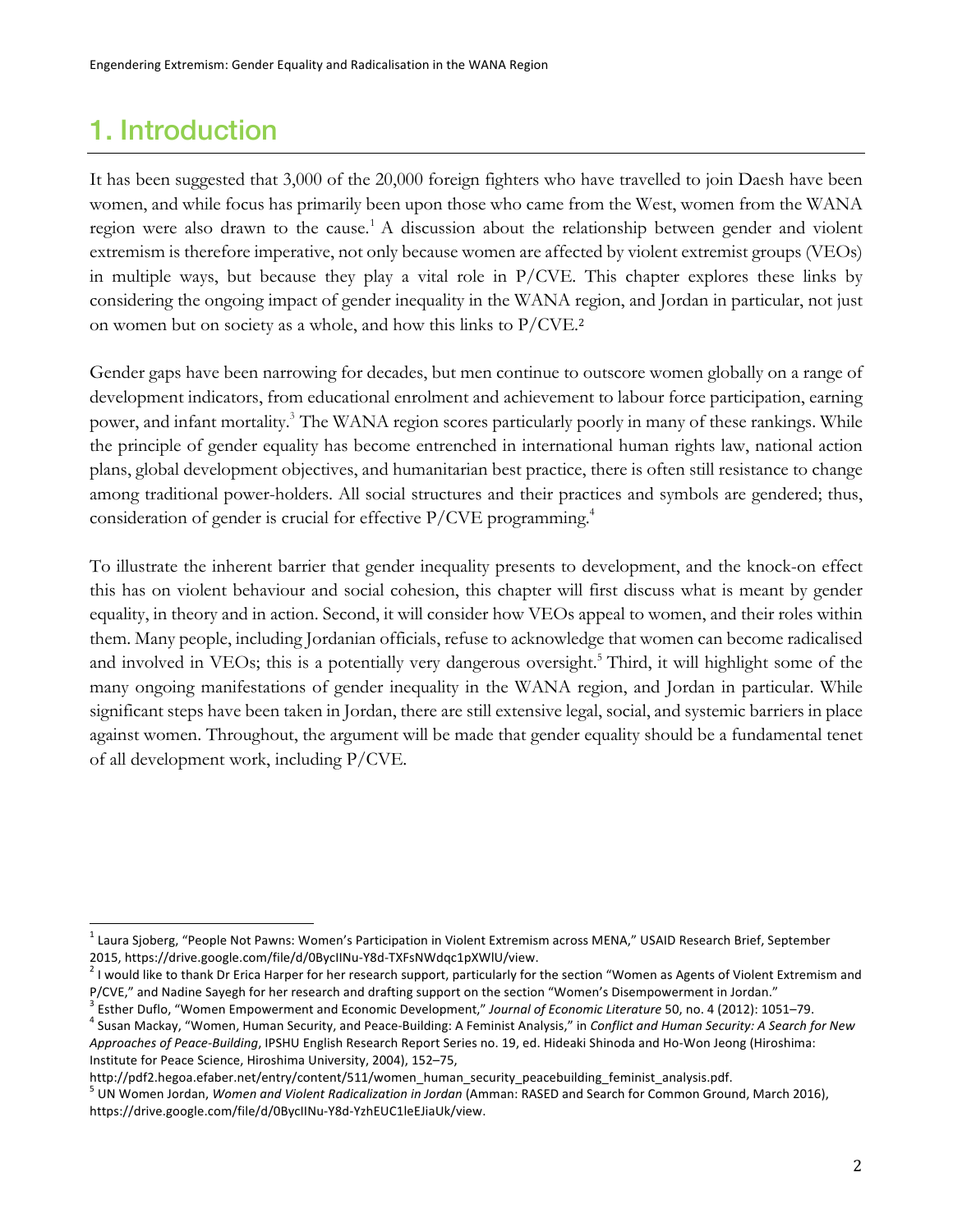#### 2. Gender Equality in Theory and Action

It has repeatedly been shown that addressing gender inequality benefits broader society as much as the individual. Women's empowerment is both a way of thinking about gender equality and a means of achieving it. It understands gender inequality as rooted in power imbalances between men and women. Women engaging in the public sphere, accessing its opportunities and resources, and using their agency in meaningful, constructive ways are positive manifestations of women's empowerment through asserting control over their lives.<sup>6</sup>

There have been many attempts to quantify women's empowerment. This is inevitable when a concept becomes associated with donors, limited resources, and cost/benefit calculations.<sup>7</sup> However, the need to measure results is potentially damaging to the authenticity of empowerment. Some argue the usefulness of the term is in its vagueness: as soon as it is associated with external instrumentalist programming the women in question become measurable objects, to be empowered in prescriptive ways.<sup>8</sup> If women's empowerment is linked to making choices, the danger of measurable women's empowerment programmes is that the choices on offer become controlled.

Many international organisations, such as the World Bank, take a pragmatic approach in which women's empowerment consists of acquiring and using agency in strategic fields relevant to development, including the control of economic assets.<sup>9</sup> To realise this, women may be measured on their ability to access employment income, pensions, social security, and alimony, along with the rights to own and inherit land and make decisions over household finances.<sup>10</sup> A second commonly used measure of empowerment is a woman's level of decision-making power in her family and personal life. Relevant indicators include the gender roles assigned to wives, how citizenship is determined and passed on, whether there are protections against violence and child marriage, women's rights within marriage, freedom of movement, and the ability to work and access identity documents.<sup>11</sup> Finally, empowerment can be seen as having a voice in society and policy, through political participation and representation or engagement in collective action.<sup>12</sup>

- <sup>10</sup> World Bank, *Gender Equality and Development: World Development Report 2012* (Washington, DC: World Bank, 2011), https://siteresources.worldbank.org/INTWDR2012/Resources/7778105-1299699968583/7786210-1315936222006/Complete-Report.pdf.
- <sup>11</sup> UN Office of the High Commissioner, *Women's Rights are Human Rights* (New York: United Nations, 2014),

www.ohchr.org/Documents/Events/WHRD/WomenRightsAreHR.pdf.

 $6$  "Important Concepts Underlying Gender Mainstreaming," Office of the Special Adviser on Gender Issues and the Advancement of<br>Women, United Nations, 2001, www.un.org/womenwatch/osagi/pdf/factsheet2.pdf.

<sup>&</sup>lt;sup>7</sup> "Important Concepts Underlying Gender Mainstreaming," 18.<br><sup>8</sup> Srilatha Batliwala, *Empowerment of Women in South Asia: Concepts and Practices* (New Dehli: Columbo, 1993).<br><sup>9</sup> "Facts and Figures: Economic Empowerment," figures.

<sup>&</sup>lt;sup>12</sup> Pilar Domingo et al., "Women's Voice and Leadership in Decision-Making: Assessing the Evidence," Overseas Development Institute, April 2015, www.researchgate.net/profile/Pilar\_Domingo/publication/282133333\_Women%27s\_Voice\_and\_Leadership\_in\_Decision-Making\_Assessing\_the\_Evidence/links/57ed005c08ae92eb4d27d443/Womens-Voice-and-Leadership-in-Decision-Making-Assessingthe-Evidence.pdf.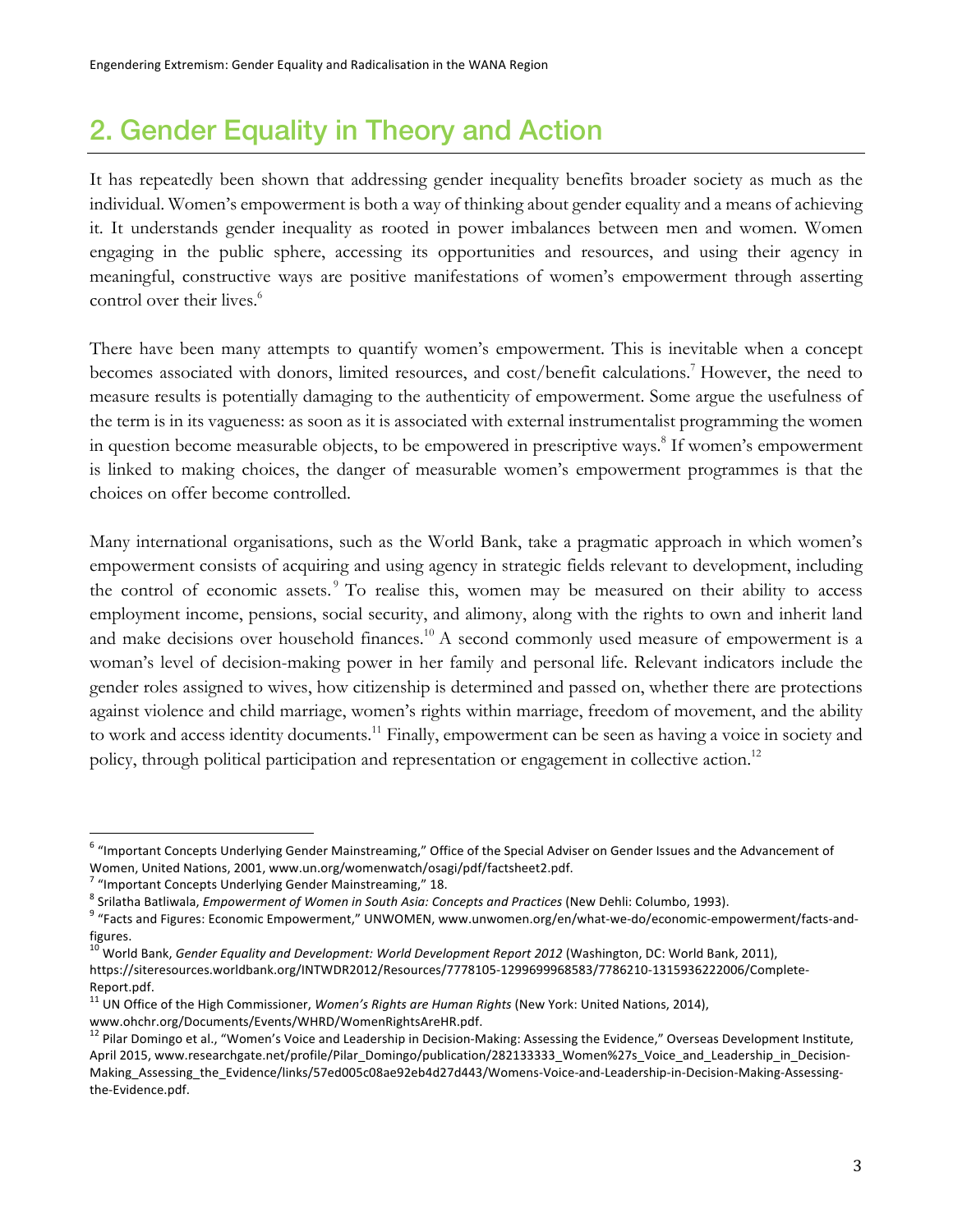As with any donor-driven development goal there are often difficulties in ascertaining what is truly best for the individual, as opposed to what fits into a broader agenda. However, it is clear that empowering women, financially, socially, or politically, is beneficial both for women and for the broader community.

If women's empowerment can help to improve the situation for the broader community and is linked to the encouragement of peace, it should have a central role within P/CVE recommendations and programming. It has also been found repeatedly that women can be an invaluable source of community information, and mothers are usually in one of the best positions to notice early stages of radicalisation.<sup>13</sup> However, partly as a result of strict gender roles which map onto divisions between the private (female) and public (male) realms, women often feel disempowered, uninformed, or scared to come forward with such information, and thus early prevention opportunities are missed. In empowering women to speak more freely and providing civic space for such discussions, P/CVE could improve communities' ability to track radicalisation early on and respond appropriately.

<sup>13</sup> UN Women Jordan, *Women and Violent Radicalization in Jordan*.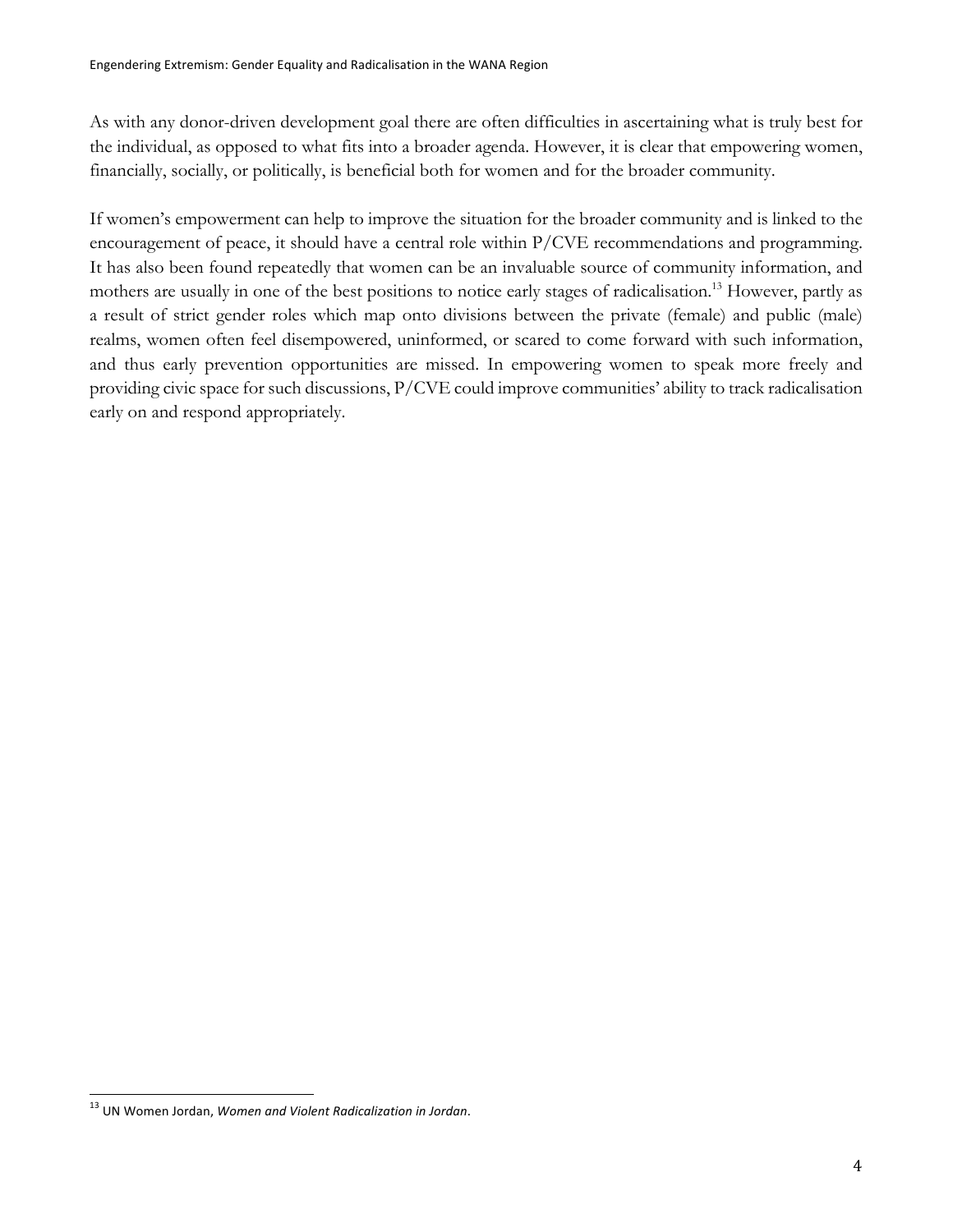#### 3. Women as Agents of Violent Extremism and CVE

Much early scholarship on women's relationship to violent extremism exhibits gender-laden assumptions about their vulnerability to radicalisation and recruitment into VEOs. It highlights the supposed ease with which women can be coerced and their desire to marry as principal push and pull factors. There is certainly evidence that in highly gendered contexts, dependent on men for their protection and livelihoods, women may have no choice but to acquiesce when their male relatives join a radical group, and are more vulnerable to physically coercive methods such as rape.<sup>14</sup> Even in less virulent contexts such as Jordan, experts believe that pressures on women to conform and respect male family leaders can lead them to follow general social trends, including towards radicalisation.<sup>15</sup> There is also evidence that women are targeted for strategic purposes: assumptions about women's lack of agency and reliability often rules them "out of suspicion," and so less likely to be apprehended by authorities.<sup>16</sup> However, it would be misguided to imagine women incapable of using violence to express their beliefs, or that their participation in VEOs is always involuntary.17 Evidence suggests that while some are pressured or forced, many—perhaps a majority—join VEOs by choice.18 Whether they are pushed or pulled, it is clear that women, and in some cases girls, are being radicalised and actively recruited into such groups.<sup>19</sup>

More recent scholarship finds few or no gender variations in the dominant radicalisation drivers, and that the process of radicalisation is similar for men and women, with studies across Africa, Europe, and the Middle East yielding consistent results.<sup>20</sup> One study concluded that context is more likely than gender to explain an individual's decision to join an extremist group—the implication being that P/CVE strategies should favour "balanced inclusion of both genders," with careful attention to local conditions.<sup>21</sup> However, while men and women may be driven by similar factors, the drivers may manifest differently and are usually bound up tightly with gender roles.

Extremist groups understand these nuances and tailor their propaganda accordingly. Techniques used to recruit women include both offline and online methods, such as encrypted messaging systems, to promote the concept of a caliphate.<sup>22</sup> Such techniques use specific language such as promises of "sisterhood," and show women fulfilling nurturing roles, caring for soldiers and raising the children of the new caliphate.<sup>23</sup> For

<sup>&</sup>lt;sup>14</sup> UN Women Jordan, *Women and Violent Radicalization in Jordan*.<br><sup>15</sup> "The Role of Families Is Critical in Preventing Violent Extremism," Global Counterterrorism Forum, 2016,

www.thegctf.org/Portals/1/Documents/Toolkit-documents/English-The-Role-of-Familes-in-PCVE.pdf.<br><sup>16</sup> Naureen Fink, Sara Zeiger, and Rafia Bhulai, A Man's World? Exploring the Roles of Women in Countering Terrorism and Viole *Extremism*, (Washington, DC, New York, and London: Global Center on Cooperative Security, 2016), www.globalcenter.org/wpcontent/uploads/2016/07/AMansWorld\_FULL.pdf.<br><sup>17</sup> Fink, Zeiger, and Bhulai, A *Man's World?*<br><sup>18</sup> Jayne Huckerby, "Why Women Join ISIS," Time, 7 December 2015, http://time.com/4138377/women-in-isis/.<br><sup>19</sup> Aryn Baker, "How

recruiting-women-from-around-the-world/.<br><sup>20</sup> Baker, "How ISIS Is Recruiting Women."<br><sup>21</sup> Ibid.<br><sup>22</sup> Babatunde Taiwo, "Women and Violent Extremism in Somalia and the Horn of Africa: Background Note," UNWOMEN, 2017.<br><sup>23</sup> Fi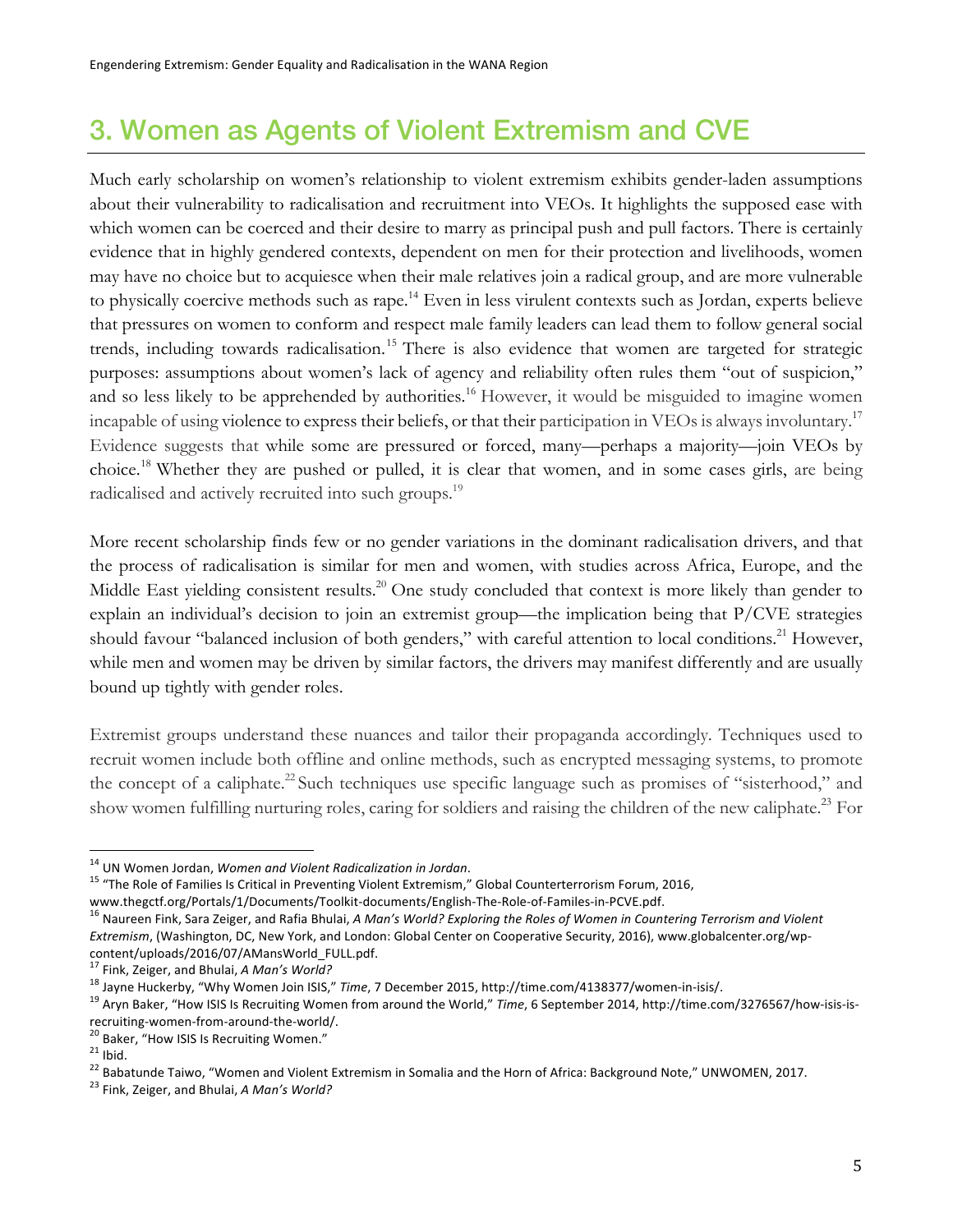example, Al-Qaeda propaganda has drawn upon Quranic verses "urging women to support their husbands, educate their children, and encourage them in their mission of jihad."24 Taliban messaging has targeted mothers of fallen soldiers, capitalising on their bereavement to reiterate the deficits of the state and garner support for their cause.<sup>25</sup>

Daesh has been particularly effective at attracting women to its cause and its claim to offer a historically unprecedented opportunity to live a traditional Islamic life.<sup>26</sup> The participation of women in radical armed groups, as supporters, planners, and operatives, is by no means new, $^{27}$  but the roles of women in such groups have evolved. Initially, Al-Shabaab stated that it was "un-Islamic" to use female fighters in attacks<sup>28</sup> and Daesh used very conservative methods, confining women to roles as wives, mothers, teachers, domestic workers, or sex slaves.<sup>29</sup> In recent years, however, these roles have expanded significantly and, perhaps due to heavy battlefield losses, women are increasingly used in militant roles.<sup>30</sup> Key examples include Abu Bakr al-Baghdadi's appointment of a female fighter to lead a new battalion in north-eastern Syria in 2016, and Daesh's all-female Al-Khansa brigade in Raqqaa.31 It has been suggested that Daesh actively decided to adopt a different attitude towards women to those of previous VEOs, and invested in female agency in both the operational and the theological fields.<sup>32</sup> Finally, the controlled anonymity social media offers women, coupled with their personal relationships with other women and younger adults, has allowed them to become effective recruiters, influencers, and couriers.<sup>33</sup>

Can gender equality, and women's empowerment, either prevent radicalisation and violent extremist acts, or aid in de-radicalisation, rehabilitation, and resilience-building? There is strong evidence that women's participation, in the security sector and as pillars of their local community, leads to more effective violence reduction and conflict prevention.<sup>34</sup> Women have been found to have in-depth insights, differing from those available to men, into community dynamics, ideological patterns, and behavioural trends.<sup>35</sup> Women are also trusted confidantes; woman preachers are often the first point of contact for women dealing with radical male relatives—mothers, in particular, seek their help and that of trusted local civil society activitists.<sup>36</sup>

<sup>&</sup>lt;sup>24</sup> Fink, Zeiger, and Bhulai, *A Man's World?*<br><sup>25</sup> Ibid.<br><sup>26</sup> Ibid.<br><sup>27</sup> Naureen Chowdhury Fink, Rafia Barakat, and Liat Shetret, *The Roles of Women in Terrorism, Conflict and Violent Extremism* (Goschen, IN: Center on Global Counterterrorism Cooperation, April 2013), http://globalcenter.org/wp-

content/uploads/2013/04/13Apr11\_Women-and-Terrorism-Prevention\_Final.pdf.<br><sup>28</sup> Taiwo, "Women and Violent Extremism in Somalia."<br><sup>29</sup> Fink, Zeiger, and Bhulai, *A Man's World?*<br><sup>30</sup> Ibid.<br><sup>32</sup> Mohamed Abu Ruman and Hasan Ab

<sup>&</sup>lt;sup>33</sup> Taiwo, "Women and Violent Extremism in Somalia."<br><sup>34</sup> Security Council, "'Wherever There Is Conflict, Women Must Be Part of the Solution,' Security Council Told in Day-Long Debate Urging Their Inclusion in Restoring Fractured Societies," United Nations Media Coverage and Press Releases, 30 November 2012,

www.un.org/press/en/2012/sc10840.doc.htm.<br><sup>35</sup> See for example, UN Women Jordan, *Women and Violent Radicalization in Jordan*; Fink, Zeiger and Bhulai, *A Man's World?*<br><sup>36</sup> As clarified in 16 focus group discussions with unpublished study.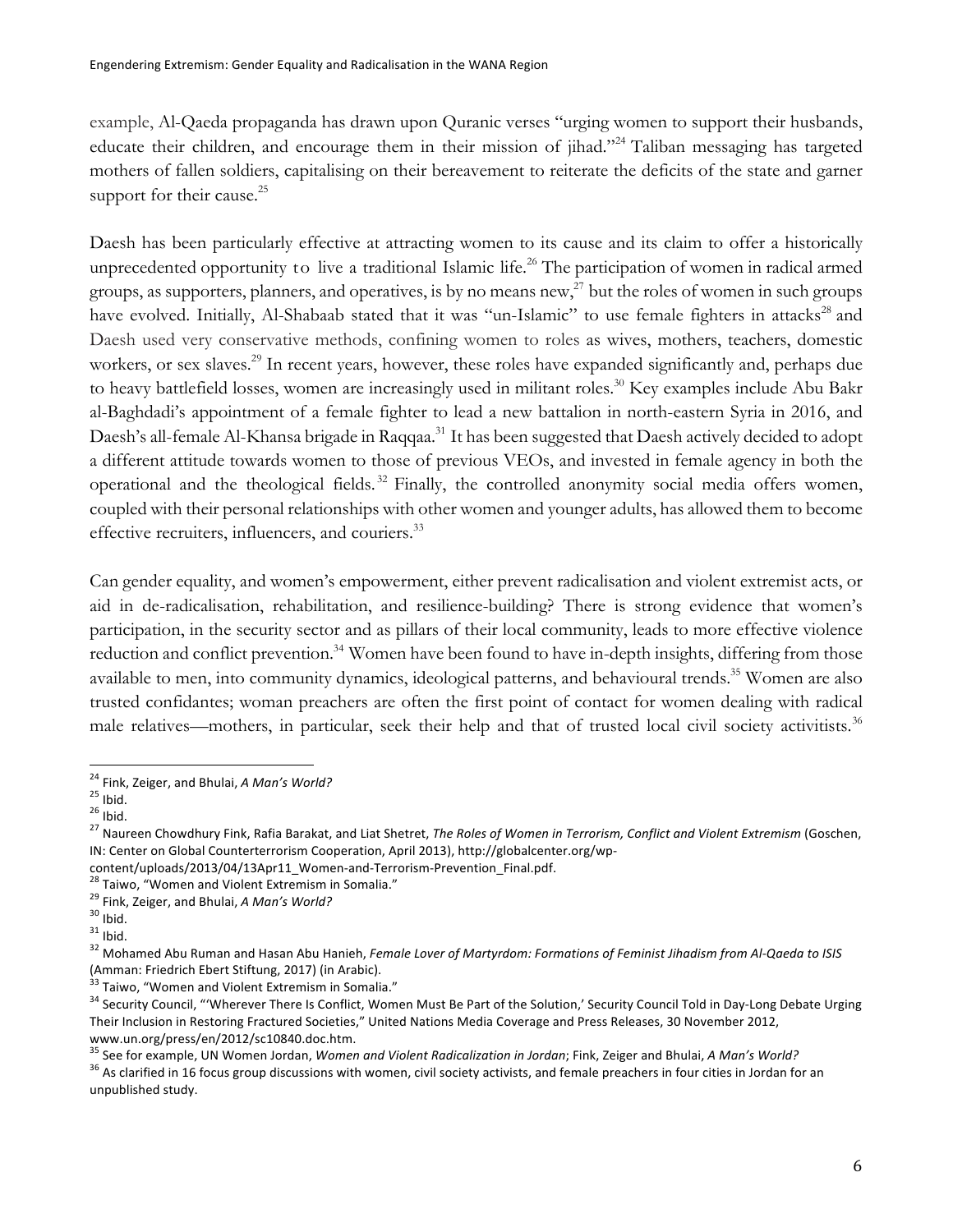Mothers are often able to recognise early signs of radicalisation, including anger, anxiety, and withdrawal,<sup>37</sup> and can use their traditional role to shape norms that promote tolerance, non-violence, and resilience or to assist radicalised youth in navigating challenges.<sup>38</sup> Mothers were the main force behind the return of some Jordanian fighters from Syria.<sup>39</sup> It is clear that women should be carefully targeted by P/CVE policies, and centrally involved in the design and implementation of such policies.

<sup>&</sup>lt;sup>37</sup> Anita Orav, Rosamund Shreeves, and Anja Radjenovic, with Sofía López, "Radicalisation and Counter-Radicalisation: A Gender Perspective," European Parliament Briefing, April 2016,

www.europarl.europa.eu/thinktank/en/document.html?reference=EPRS\_BRI(2016)581955.

<sup>&</sup>lt;sup>38</sup> Edit Schlaffer and Ulrich Kropiunigg, "Can Mothers Challenge Extremism?" Women Without Borders, 2015, www.women-withoutborders.org/files/downloads/CAN\_MOTHERS\_CHALLENGE\_EXTREMISM.pdf.

<sup>39</sup> Neven Bondokji, *Journey Mapping of Jordanian Fighters* (Amman: WANA Institute, 2017).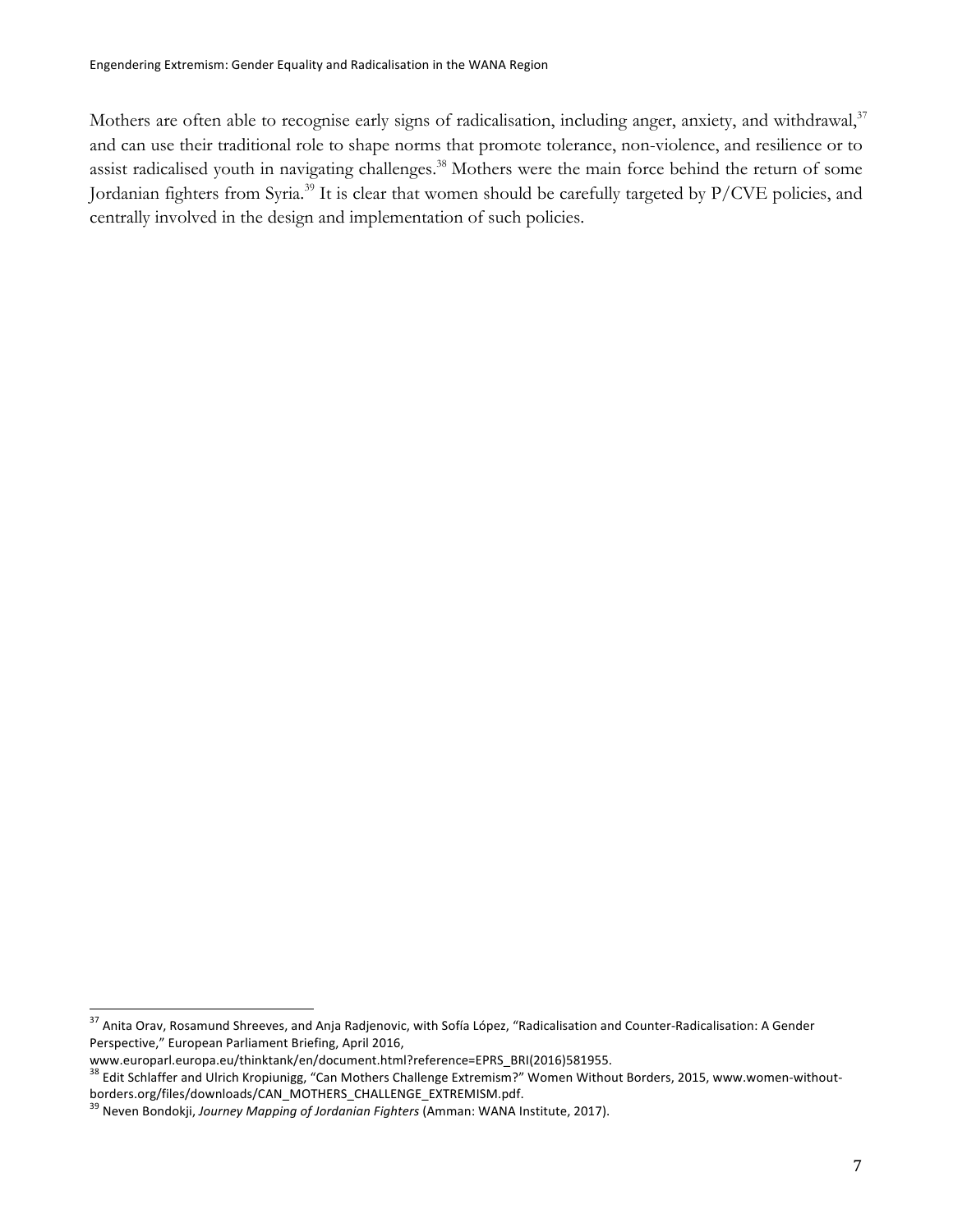#### 4. Women in the WANA Region

Historically, women's position in the WANA region has been a political and religious bargaining tool, their status and rights primarily based on the desires of those in control. For there to be effective P/CVE efforts this needs to be addressed. It could also be beneficial to have counter-narratives highlighting VEOs' manipulation and abuse of women for their own political goals.

Women's disadvantage in the region is exemplified in the global gender gap index; in 2016, the region had the world's widest gap, 40 per cent; at current rates, this would take 356 years to close.<sup>40</sup> While education is positively encouraged and supported, there are powerful barriers curtailing women's roles within the public spheres of politics and employment. The 2005 UN Arab Human Development Report noted that "the most important barrier to the future of a more prosperous and peaceful region was the lack of full participation of women in every sphere of society, but importantly in the economy."41 Over a decade later, the region still has some of the lowest global rates for women's economic involvement, and faces vast security concerns.

Social expectations of women are limiting. A recent study found that "two-thirds to more than three-quarters of men support the notion that a women's most important role is to care for the household" and that "Women often internalise these same inequitable views,"<sup>42</sup> potentially limiting women's willingness to engage in gender equality schemes. However, while the study found that men's views concerning gender roles do not differ significantly between generations, "younger women … held more equitable views than their older counterparts … [and] are yearning for more equality."43 While both men and women have reportedly claimed that gender equality is "not part of our traditions or culture," there appears to be an increasing desire among young women for fairer opportunities, whether named as gender equality or not.<sup>44</sup>

Women's empowerment is also limited by systemic and economic conditions. Gender inequality, poverty, and dysfunctional institutional structures are mutually reinforcing. For women in poverty or without local influence there are few of the genuine choices and alternatives necessary for empowerment.<sup>45</sup> Even without social judgements, a woman's choice to work, continue education, or exercise healthcare decisions is often contingent on a level of economic independence. Likewise, the opportunity for women to engage in public

<sup>40</sup> World Economic Forum, *The Global Gender Gap Report <sup>2016</sup>* (Geneva: World Economic Forum, 2016),

www3.weforum.org/docs/GGGR16/WEF\_Global\_Gender\_Gap\_Report\_2016.pdf.<br><sup>41</sup> Dina H. Powell and Jane Kinninmont, *Women's Economic Empowerment in the Middle East and North Africa* (London: Chatham House, 6 July 2015),

www.chathamhouse.org/sites/files/chathamhouse/field/field\_document/20150706Women%27sEconomicEmpowerment.pdf. <sup>42</sup> S. El Feki, B. Heilman, and G. Barker, *Understanding Masculinities: Results from the International Men and Gender Equality Survey*

*<sup>(</sup>IMAGES)—Egypt, Lebanon, Morocco, and Palestine: Executive Summary* (Cairo and Washington, DC: UN Women and Promundo-US, 2017), 8, https://imagesmena.org/wp-content/uploads/sites/5/2017/05/IMAGES-MENA-Executive-Summary-EN-16May2017-web.pdf.<br><sup>43</sup> El Feki, Heilman, and Barker. *Understanding Masculinities*.<br><sup>44</sup> Ibid.<br><sup>45</sup> Nabila Kabeer, "Disc

www.sida.se/contentassets/51142018c739462db123fc0ad6383c4d/discussing-womens-empowerment---theory-andpractice\_1626.pdf.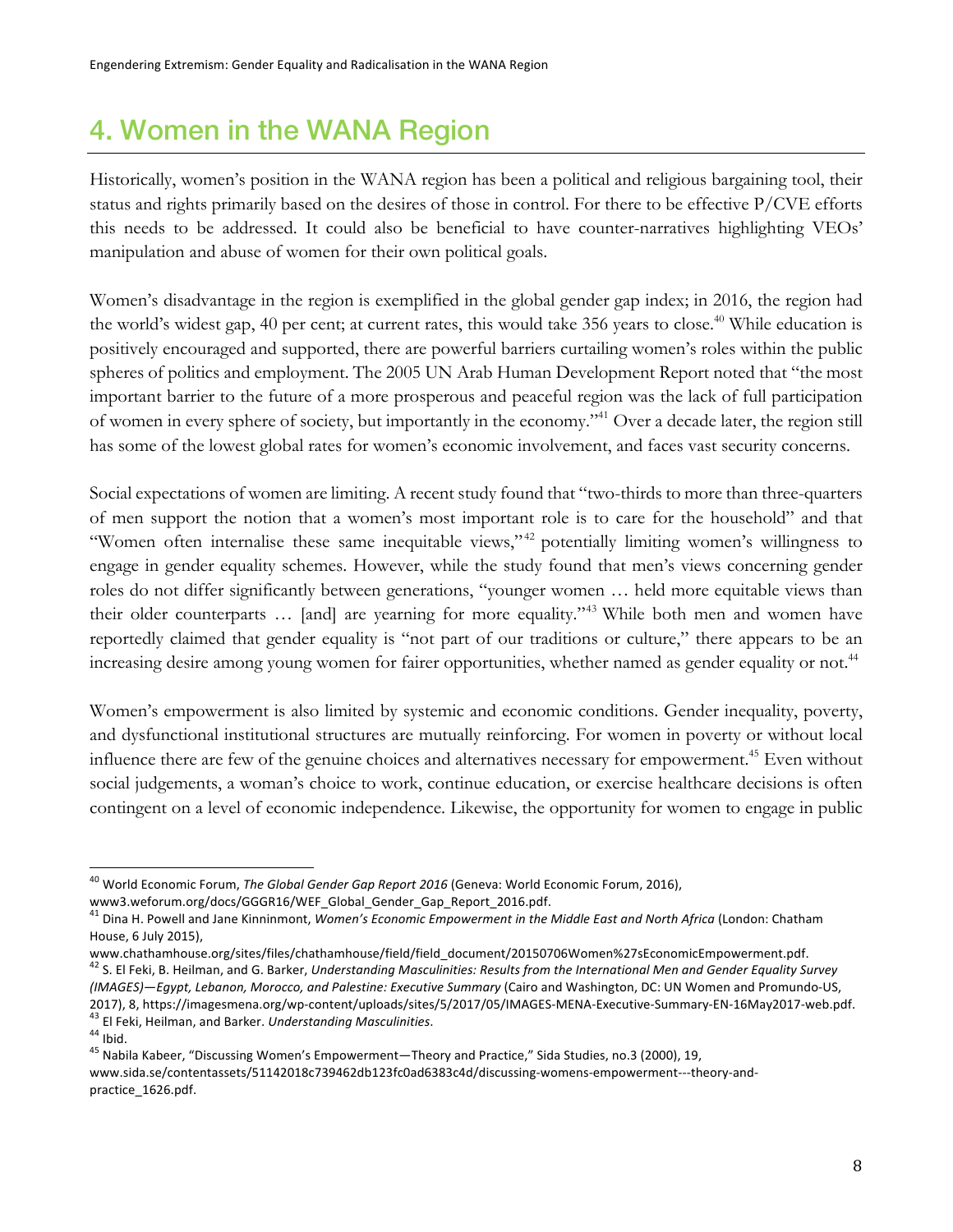life may be overshadowed by the absence of a participatory system free of corruption and nepotism. VEOs can hold significant appeal by appearing to offer a genuine alternative.

The influence of Islam in many women's lives in the region has to be taken into consideration. However, religion is always interpreted through a certain cultural, social, or political lens; there is a need for a contextspecific and gendered tailoring of P/CVE responses, taking account of how traditional gender norms, and religious and social expectations, influence men and women's lives.

Violence against women has traditionally been linked to poverty, with women in lower wealth brackets reportedly more likely to face physical, sexual, and emotional abuse,<sup>46</sup> and children who grow up around violence are more likely to be violent later in life.<sup>47</sup> However, recent findings suggest that men with more education are more likely to carry out domestic abuse, and women with more education more likely to be victim to it. <sup>48</sup> Thus, it is impossible to make a clean link between poverty and domestic violence, something which has also been repeatedly found when trying to link poverty and support for VEOs. Instead, it is important to focus on how violence can manifest as a result of relative deprivation, identity loss, and social injustice, and the frustrations they cause. Such issues are established drivers of violent extremism; thus, it is clear that the personal frustrations which can fuel desperation and violence are closely related to gender inequality concerns. Women who are victims of domestic violence may also be more susceptible to recruitment by VEOs, which may appear to offer an exit from their current home lives when legal and social structures provide few other options.<sup>49</sup>

In summary, women's disempowerment in the region is driven by complex, overlapping structural, legal, and socio-cultural factors. Deficiencies in legal protection are reinforced by traditional attitudes and norms supporting subservience and patriarchy.<sup>50</sup> This creates opportunities for, and normalises, rights violations. Likewise, women's economic rights are broadly incompatible with traditional conceptualisations of women's role. This sets up mutually reinforcing conditions that restrict women's participation in the labour market, disadvantaging society overall but women in particular. Without significant workforce representation, particularly at senior levels, women cannot fight against the structural constraints maintaining the status quo, for example for culturally acceptable and affordable transport and childcare, maternity rights, and protection against workplace harassment. Moreover, poor workforce participation prevents the accumulation of assets, with knock-on effects for agency within the home and in public life. This combination can make women feel desperate, just as large-scale unemployment and rampant corruption reportedly affect young men. In both cases, individuals can become increasingly susceptible to propaganda from groups appearing to offer an alternative life and purpose.

<sup>&</sup>lt;sup>46</sup> Paul Prettitore, "Poverty and Legal Problems in Jordan: Defining the Relationship," World Bank MENA Knowledge and Learning Quick<br>Notes Series, no. 150 (September 2015), http://siteresources.worldbank.org/INTMENA/Resou

<sup>&</sup>lt;sup>47</sup> El Feki, Heilman, and Barker, *Understanding Masculinities*.<br><sup>48</sup> Ibid.<br><sup>49</sup> UN Women Jordan, *Women and Violent Radicalisation in Jordan.*<br><sup>50</sup> Annalisa Bezzi, *Women and The Law in Jordan: Islam as a Path to Reform* October 2016), http://wanainstitute.org/sites/default/files/publications/WLE%20-%20OCT%2031%20-%20FULL%20PDF%20.pdf.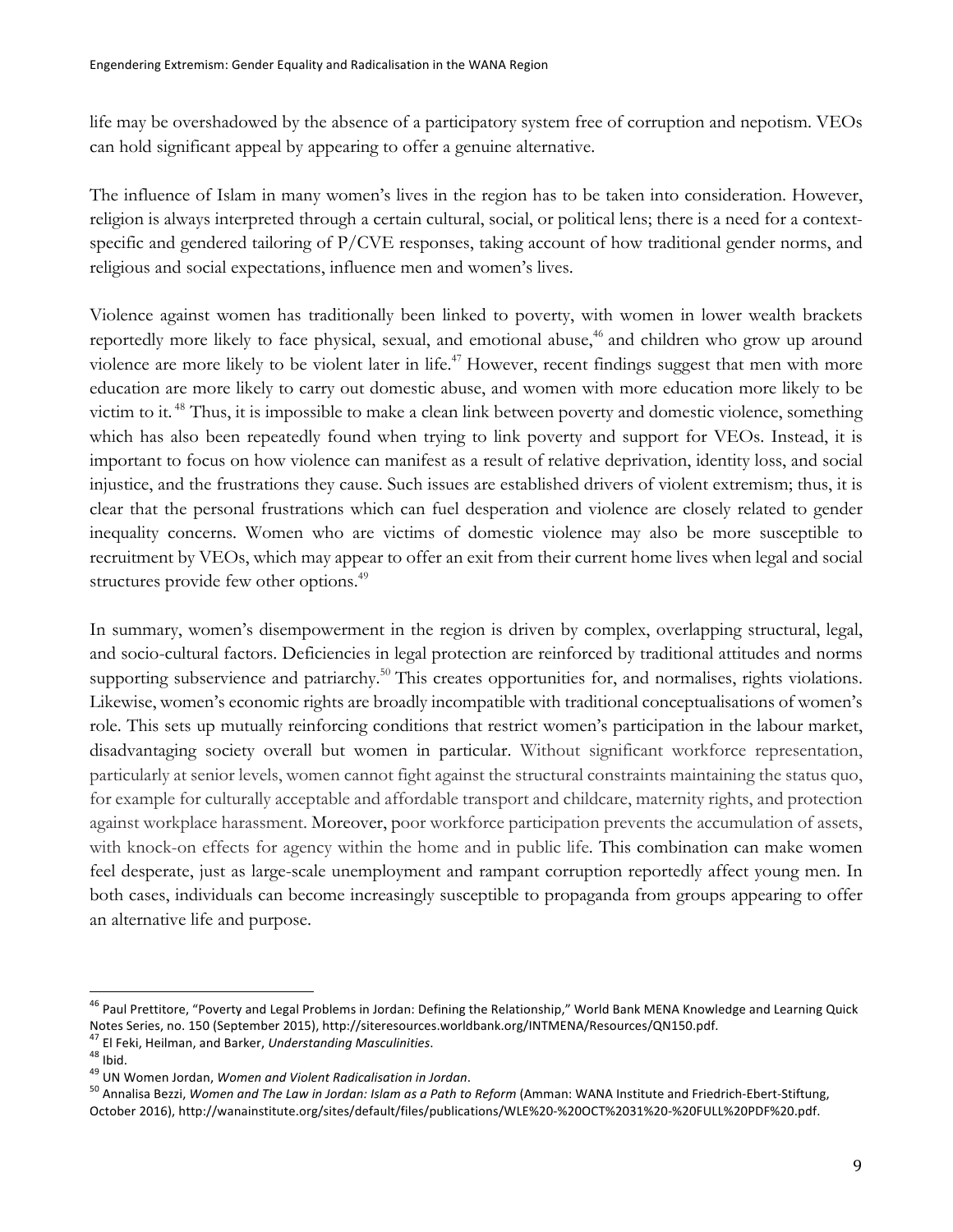#### 5. Women's Disempowerment in Jordan

Jordan has long been associated with tribal rule, with certain areas of the country dominated by large families. Unofficially, the rules of the tribe are implemented socially within set areas of control. Women are often viewed as untouchable objects representing honour, much like land. Traditional male and female roles are thus ingrained in the fabric of society through tribal rule as well as religious cultures. The position of women is plagued by different forms of oppression. There are multiple visible and hidden ways in which the socioeconomic and political participation of women is strongly discouraged, if not outwardly prevented. Even where women are portrayed as being in charge, it is often ultimately men that have control, both socially and legally. For example, women have a dominant role in child-rearing, but in most cases the male has the "final say" in household matters. Gender-based violence is a longstanding issue in Jordan. Notwithstanding the daily harassment all women face in the streets, other crimes include indecent exposure, rape, physical (domestic) violence,<sup>51</sup> honour killings, and child molestation.<sup>52</sup>

The Jordanian legal framework is generally unsupportive of women's rights; this extends to inheritance, marriages, and domestic violence.<sup>53</sup> There has been some headway in creating a safer society for women. For example, protests in front of the Jordanian Parliament building on 1 August 2017 may have influenced the final decision to abolish Article 308 of the Penal Code. The controversial article allowed a rapist to marry his victim, with her permission, in order to avoid charges. <sup>54</sup> This abolishment is a much-needed change, but only time will tell what difference it makes to attitudes on the ground, and it is likely only certain socioeconomic strata will benefit. As male dominance is engrained in the judiciary, the abolishment will mean little to those in impoverished rural areas where the rule of law is not fully implemented.

While there are developments in the legal sphere, there are painful reminders of ongoing failures. During the first four months of 2017, seven women were recorded as having been murdered in cases of genderbased violence.55 The true number is probably higher. Lenience is often shown over such matters: honour killing often attracts a lighter sentence than other murders, for example. According to Yara al-Wazir, "Article 340 of Jordan's Penal Code reduces the penalty if a man kills or attacks a female relative if she commits adultery. This is a further extended under article 98 of the penal code, which reduces the penalty for murder

<sup>&</sup>lt;sup>51</sup> Nadine Sayegh, *Challenges to an Integrated CVE and Human Security Approach in Jordan* (Amman: WANA Institute, 2017), 14–15.<br><sup>52</sup> For detail on crimes against children, see Jordan River Foundation, http://jordanriver

male and female dynamics and intimate partner violence, see Diab M. Al-Badayneh, "Violence Against Women In Jordan," *Journal Of Family Violence* 27 no. 5 (2012): 369–79; Rana Husseini, "Only 3% Of Gender-Based Violence Victims Would Seek Police Help— Study," *Jordan Times,* 28 February 2016, www.jordantimes.com/news/local/only-3-gender-based-violence-victims-would-seek-police-

help-%E2%80%94-study.<br><sup>53</sup> Khetam Malkawi, "Personal Status Law among World's 'Highly Discriminatory' Laws against Women," *Jordan Times,* 5 May 2015, www.jordantimes.com/news/local/personal-status-law-among-world%E2%80%99s-highly-discriminatory%E2%80%99-laws-againstwomen%E2%80%99.

<sup>&</sup>lt;sup>54</sup> It is worth noting that new research is revealing that many of the rape-marriage laws were created and passed on by colonial powers, namely France. For more see, "Rape Laws Aren't Part of Islam, but Colonialism: Study," *Telesur*, 3 August 2017,

www.telesurtv.net/english/news/Rape-Laws-Arent-Part-of-Islam-but-Colonialism-Study-20170803-0024.html.<br><sup>55</sup> "Seven Murdered in Gender-Based Violence in 2017," Jordan Times, 11 April 2017, http://jordantimes.com/news/local/ murdered-gender-based-violence-2017%E2%80%99.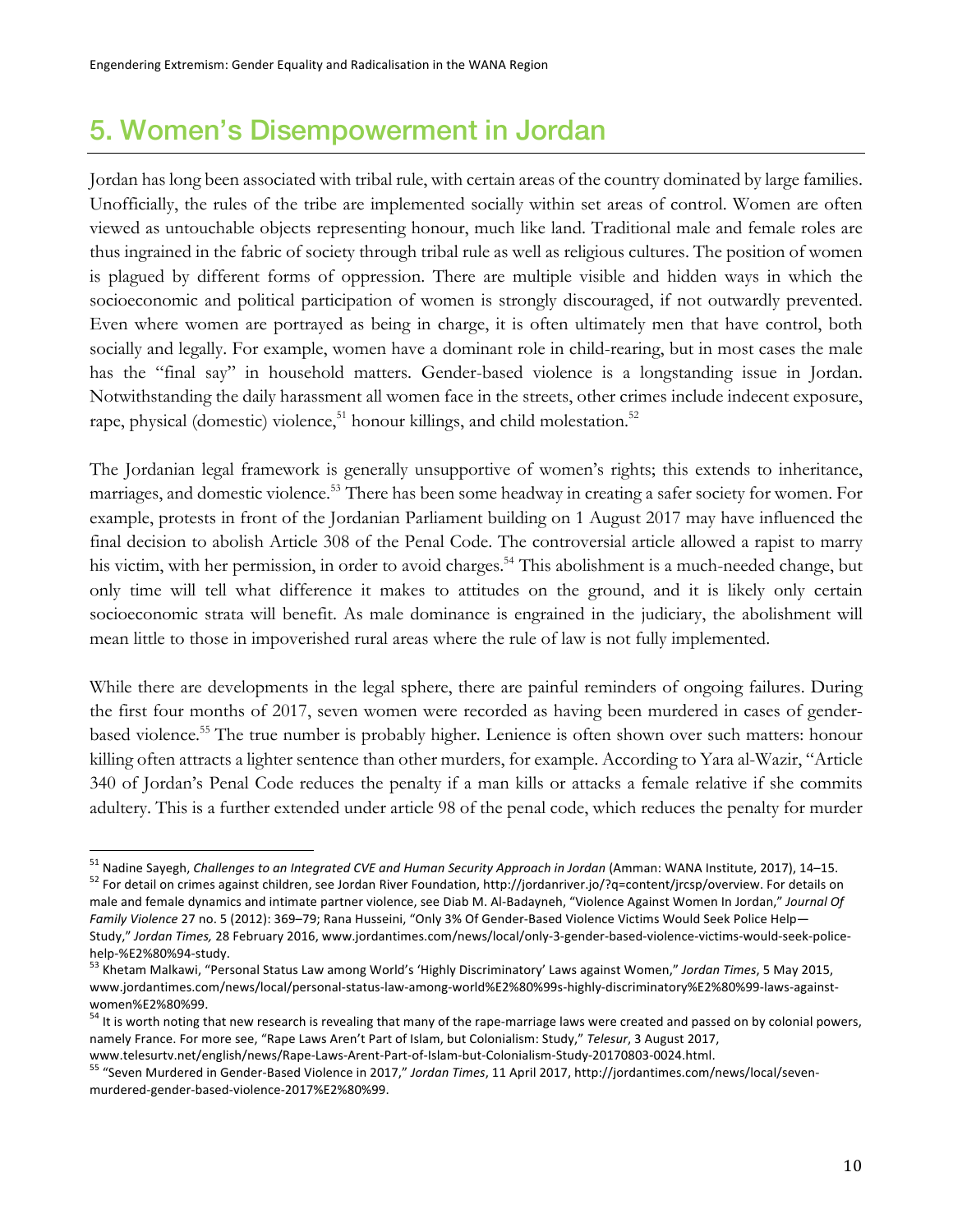if the killer is in a 'state of great fury.'"56 Such laws are an important reminder of women's social status as objects of ownership. It is of little surprise, then, that some women are susceptible to promises of a more empowered or independent life presented by VEOs or others.

A separate indication of the lesser status of women in Jordan is the inability of mothers to pass on citizenship to their children. While this law may be in place for political reasons,<sup>57</sup> the fact remains that a mother is not permitted to share her national identity because she is female. This may fuel feelings of disenfranchisement among women and contribute to the appeal of invitations to women, such as those of Daesh, to help build and parent a new idealised Muslim caliphate.

Three main push factors have been highlighted as influencing women's radicalisation: "religious duties, the search for alternatives to the repressive environments they live in, and revenge."<sup>58</sup> Some women express a religious duty to follow their husband's instructions, including following him to Syria for jihad if asked to.<sup>59</sup> And for some women with a very limited life, in which the only other option for escape might be suicide*,* jihad can appear an acceptable route to self-destruction.<sup>60</sup> It is therefore clear that female desperation and frustrations over limited socioeconomic opportunities are parallel to those of men in Jordan, perhaps even heightened by increased social limitations. Furthermore, women, particularly Syrian refugees who have lost family members, cite revenge as a reason for joining jihad more than men do.<sup>61</sup>

<sup>56</sup> Yara al-Wazir, "Jordan Abolishes Rape Law, It Must Follow Suit with Honor Killing Law," *Al Arabiya English*, <sup>30</sup> April 2017, http://english.alarabiya.net/en/views/news/middle-east/2017/04/30/Jordan-abolishes-rape-law-it-must-follow-suit-with-honor-killinglaw.html.

<sup>&</sup>lt;sup>57</sup> There is a similarity between Jordan and Lebanon in this respect. Multiple sources cite authorities' concerns about passing on nationality to children and husbands for fear of disturbing power shares and demographic balance. For more, see Elisa Oddone, "Jordanian Progeny Gain Ground in Nationality Fight," *Al Jazeera*, 5 May 2015, www.aljazeera.com/news/2015/05/jordanian-progeny-

<sup>&</sup>lt;sup>58</sup> Neven Bondokji, Kim Wilkinson, and Leen Aghabi, Trapped between Destructive Choices: Radicalisation Drivers Affecting Youth in *Jordan* (Amman: WANA Institute, 2017), 8, http://wanainstitute.org/en/publication/trapped-between-destructive-choicesradicalisation-drivers-affecting-youth-jordan.<br> $^{59}$  Ibid., 8.<br> $^{60}$  Ibid., 8.<br> $^{61}$  Ibid.. 19.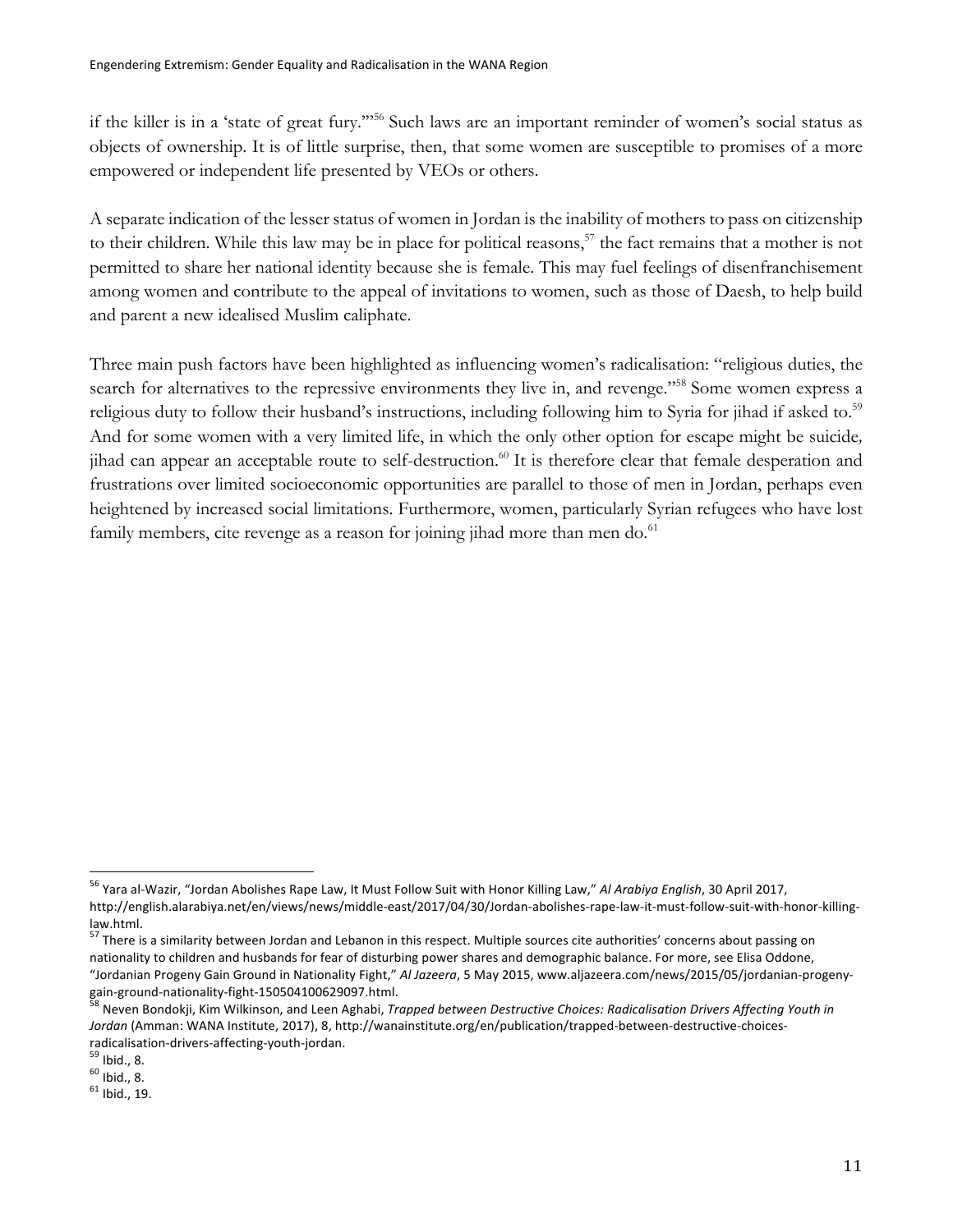#### 6. Conclusion

Human development literature highlights that women's empowerment increases economic prosperity; empowering women is thus beneficial for the community and the country, as well as for individuals. What constitutes women's empowerment has been standardised by various implementing and funding bodies, and typically consists of a woman's ability to be economically, socially, politically, and judicially independent, without undue pressure and influence from those around her. However, despite the logic of encouraging this, barriers are reinforced when those in control have little interest in changing the status quo or see such a change as a threat to their power. Such barriers are particularly strong in the WANA region, where tribal values of honour and shame, reinforced by religious traditions, are perceived as the central strand of society's moral fibre.

While the example of Jordan shows an encouraging shift taking place in certain areas of gender equality, such as access to education or healthcare, along with a growing trend for abolishing "marry-your-rapist" laws, there are still worryingly high rates of gender-based violence, domestic abuse, and political marginalisation, and a lack of legal rights for women. There is a dearth of appropriate human security programming to address such issues, and support for victims of gender injustice usually falls to informal groups or NGOs.

Women face many of the same socioeconomic frustrations as men, and sometimes even more so, so it is unsurprising that they are also susceptible to the drivers of radicalisation. While women are undoubtedly vulnerable to physical, economic, or sexual pressures from men, it is also evident that they can be attracted to VEOs of their own free will and not only through coercion or trickery. Such groups capitalise on traditional tropes, offering a pious and meaningful life to male and female recruits along with a purpose and freedom which may be lacking at home. The propaganda of VEOs suggests a nuanced awareness of how women are influenced by push and pull factors and the ongoing difficulties, limitations, and pressures which they may face in their home communities. It is therefore imperative that P/CVE programming follows suit: it would be mistaken and damaging to continue shaping policy without considering the needs of the whole population, and not simply men alone.